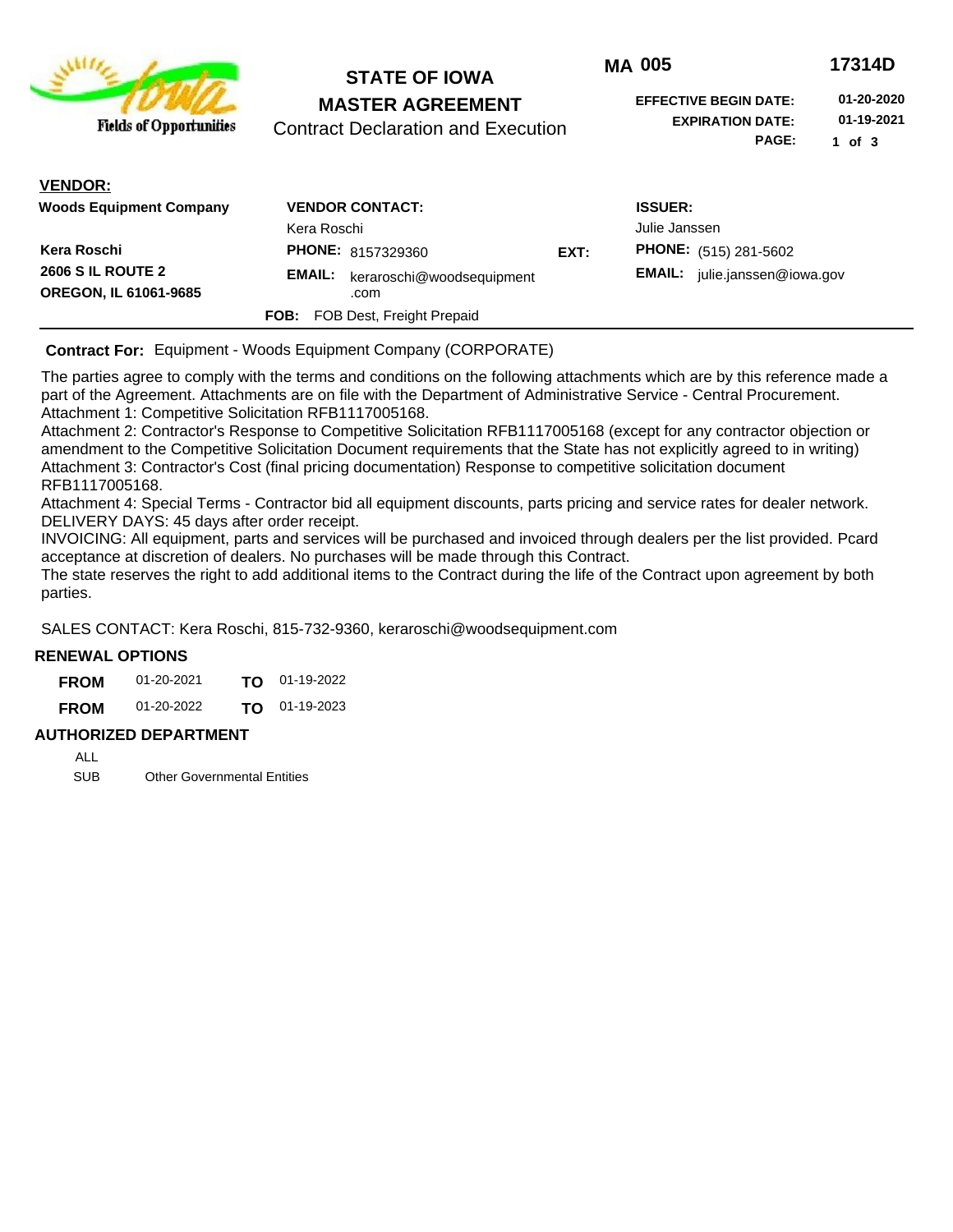

**Fields of Opportunities** 

# **STATE OF IOWA MASTER AGREEMENT**

**MA 005 17314D**

**EFFECTIVE BEGIN DATE: 01-20-2020**

Contract Declaration and Execution

**EXPIRATION DATE: 01-19-2021**

**PAGE: 2 of 3**

| LINE<br>NO.     | QUANTITY /<br><b>SERVICE DATES</b> | <b>UNIT</b> | <b>COMMODITY / DESCRIPTION</b>             | UNIT COST / PRICE OF<br><b>SERVICE</b> |
|-----------------|------------------------------------|-------------|--------------------------------------------|----------------------------------------|
| 1               | 0.00000                            | EA          | 022                                        | \$0.000000                             |
|                 |                                    |             |                                            | \$0.000000                             |
| <b>REF DOC:</b> |                                    |             | <b>REF VNDR LN:</b><br><b>REF COMM LN:</b> | FINAL<br><b>REF TYPE:</b>              |
|                 |                                    |             | AGRICULTURAL EQUIPMENT AND IMPLEMENT PARTS |                                        |
|                 |                                    |             | DO NOT USE THIS LINE.                      |                                        |

All purchases will be made through dealers.